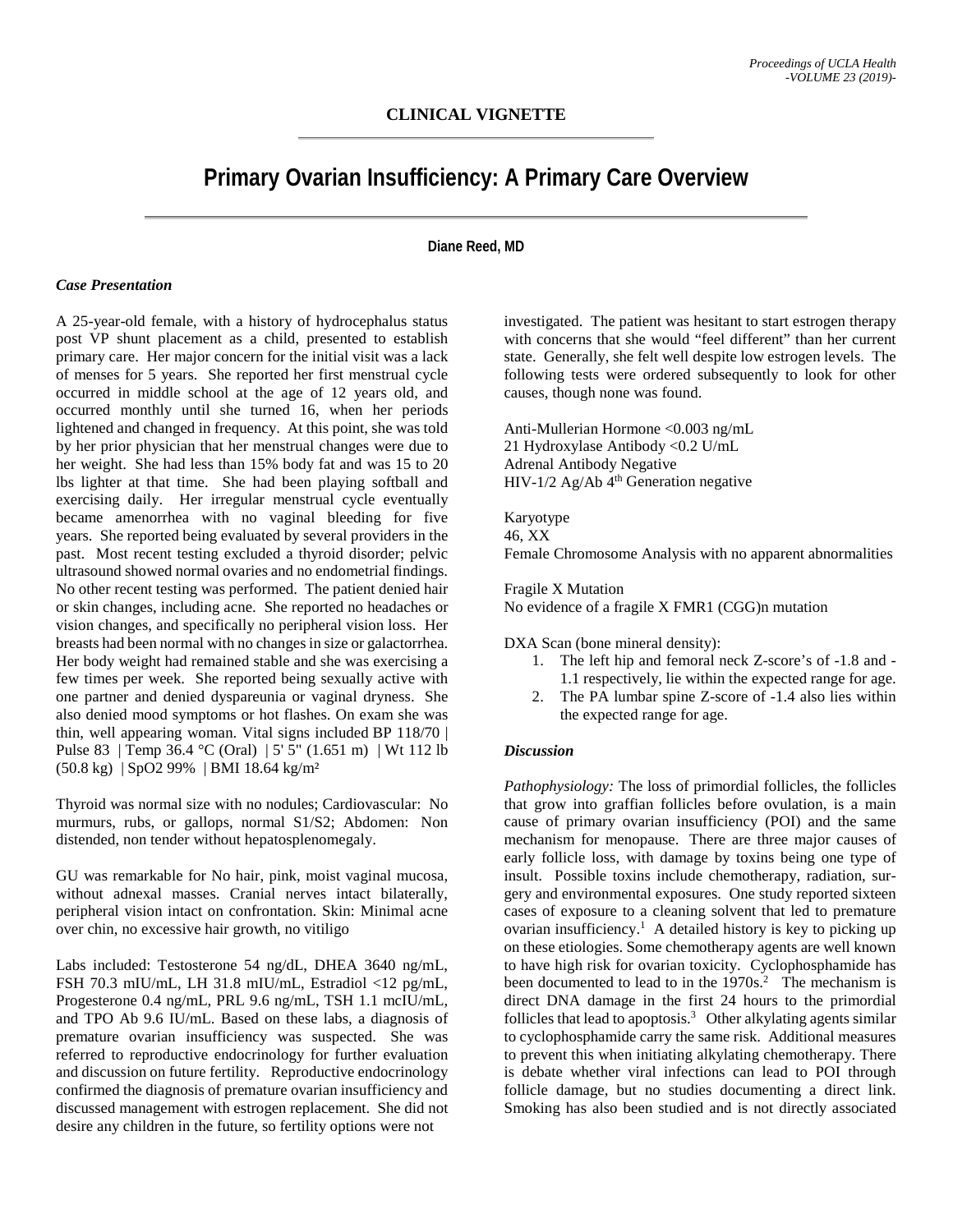with POI, although typical smokers transition into menopause 2 years earlier than the average population. 4

Autoimmunity is nother important cause for primordial follicle loss. This has been seen in patients with polyglandular syndromes. Both type 1 and type 2 polyglandular syndromes typically involve adrenal insufficiency, with type 2 having a higher occurrence. Adrenal insufficiency, secondary to autoimmunity, represents a large population within these syndromes with concomitant ovarian insufficiency. This more common association is seen because the immune system targets steroid producing cells in both glands and specifically in the follicular, theca cells. Lymphocyte aggregation has been documented on biopsiesa. Autoimmunity to theca cells eventually leads to loss of the follicle. Interestingly, this raises the possibility of immunosuppressive treatment, which continues to be studied.<sup>5</sup> That said, polyglandular syndrome patients with premature ovarian insufficiency does not always present with adrenal insufficiency.

Lastly, genetic abnormalities can lead to POI, due to an insufficient starting numbers of primordial follicles with accelerated loss. The most common genetic disorder associated with POI is Turner's Syndrome, a condition in which the second X chromosome is missing. Studies have examined whether this is due to abnormal follicular development versus early loss. It appears that Turner Syndrome patients have normal follicle development in utero, but months into gestation the follicles degenerate with collagenous tissue replacing them.<sup>6</sup> These patients can have multiple presentations with primary amenorrhea or secondary amenorrhea, reflecting the variability in timing and severity of ovarian atresia. The second most common genetic disorder associated with POI is fragile X syndrome, which is also one of the most common syndromes associated with intellectual disability. This disorder involves repeats of a CGG sequence in the FMR gene region. The disorder presents with varying degrees of severity depending on the length of the repeats. The reason behind follicle loss is uncertain, but is theorized to be secondary to toxic effects of the FMR protein, as POI occurs only in those patients where the sequence length leads to FMR protein production.<sup>7</sup> There are other much less common genetic disorders that can cause POI. Some of these disorders involve production of metabolites that lead to follicular damage, genetic changes that cause damage of DNA impacting certain cells of the follicle necessary for development, and genetic changes impacting cellular division.

The second mechanism for ovarian insufficiency includes follicle dysfunction not follicle loss. Though there are a normal number of follicles, they are not able to mature due to underlying pathology. This can be due to rare changes in the follicular stimulating (FSH) or luteinizing hormone (LH) receptor, changes in the G protein that is linked to FSH and LH receptors, or an enzyme deficiency or enzyme inefficiency leading to low estrogen biosynthesis.

Though several causes of premature ovarian insufficiency are known, most patients have no identifiable mechanism.

*Presentation:* Symptoms are similar to menopausal transition and estrogen deficiency. These include vasomotor symptoms like hot flashes and night sweats, changes in mood and sleep patterns, and vaginal dryness leading to vaginal pain. Menstrual cycle changes can include either amenorrhea or oligomenorrhea. Because POI patients can still have intermittent follicular development and intermittent menses, the lack of estrogen deficiency symptoms does not exclude the diagnosis. One in 1000 women by the age of 30 years old and one in 100 by the age of 40 years old experience premature ovarian insufficiency. 8 Although most cases are sporadic, from 10-15% of women have a first-degree relative with premature ovarian failure, so a complete history is important.<sup>9,10</sup> If family history is significant for a female relative affected by this condition, then the patient should be referred to a reproductive specialist. Referrals should be placed even prior to detection of any menstrual abnormalities, as studies suggest an occasional autosomal dominant sex linked transmission or x-linked inheritance with incomplete penetrance.<sup>10</sup> Given the association with the developmental disorder Fragile X, a family history of persons with ataxia, developmental delay, and seizures should be obtained. Furthermore, Turner syndrome features such as short stature, shield chest, and webbed neck should be assessed. As autoimmunity can occur in relation with POI, other autoimmune signs can be seen, including enlarged thyroid, vitiligo, or features of adrenal insufficiency.

*Differential Diagnosis:* Given no specific menstrual history is pathognomonic for POI, the differential can include a few other conditions. Primary amenorrhea occurs in only 10% of cases.<sup>11</sup> Classically the history of POI includes a female with normal menses at puberty that subsequently becomes oligomenorrheic or polymenorrheic, followed by amenorrhea. A minority of cases present with abrupt cessation of menses. Many POI patients can have intermittent ovulation and thus, intermittent menses. Therefore, strict amenorrhea is not necessarily the predominant presentation. The differential for this disorder includes secondary amenorrhea etiologies, most commonly polycystic ovarian syndrome, hypothalamic amenorrhea, and hyperprolactinemia in addition to POI. Pregnancy should also be ruled out.

*Gold Standard Diagnosis:* Traditionally, to diagnose POI, a woman must be amenorrheic for more than 4 months, with an elevated follicular stimulating hormone (FSH) on two occasions. FSH level must be in the post-menopausal range and checked one month apart. This change must occur before the age of 40 years old, as that is considered the cut off for prematurity.<sup>12</sup> However, POI patients do have intermittent follicular development leading to ovulation, and thus occasional menstruation. 13 An updated definition is now used that includes a variety of menstrual patterns in the setting of postmenopausal FSH levels. Patients with oligomenorrhea represent around 50% of POI cases. Patients that are still menstruating, should have FSH levels checked during day three of their cycle, which is usually the time FSH is lower. Checking an estrogen level simultaneously is helpful in the event follicular development occurred, causing elevated estrogen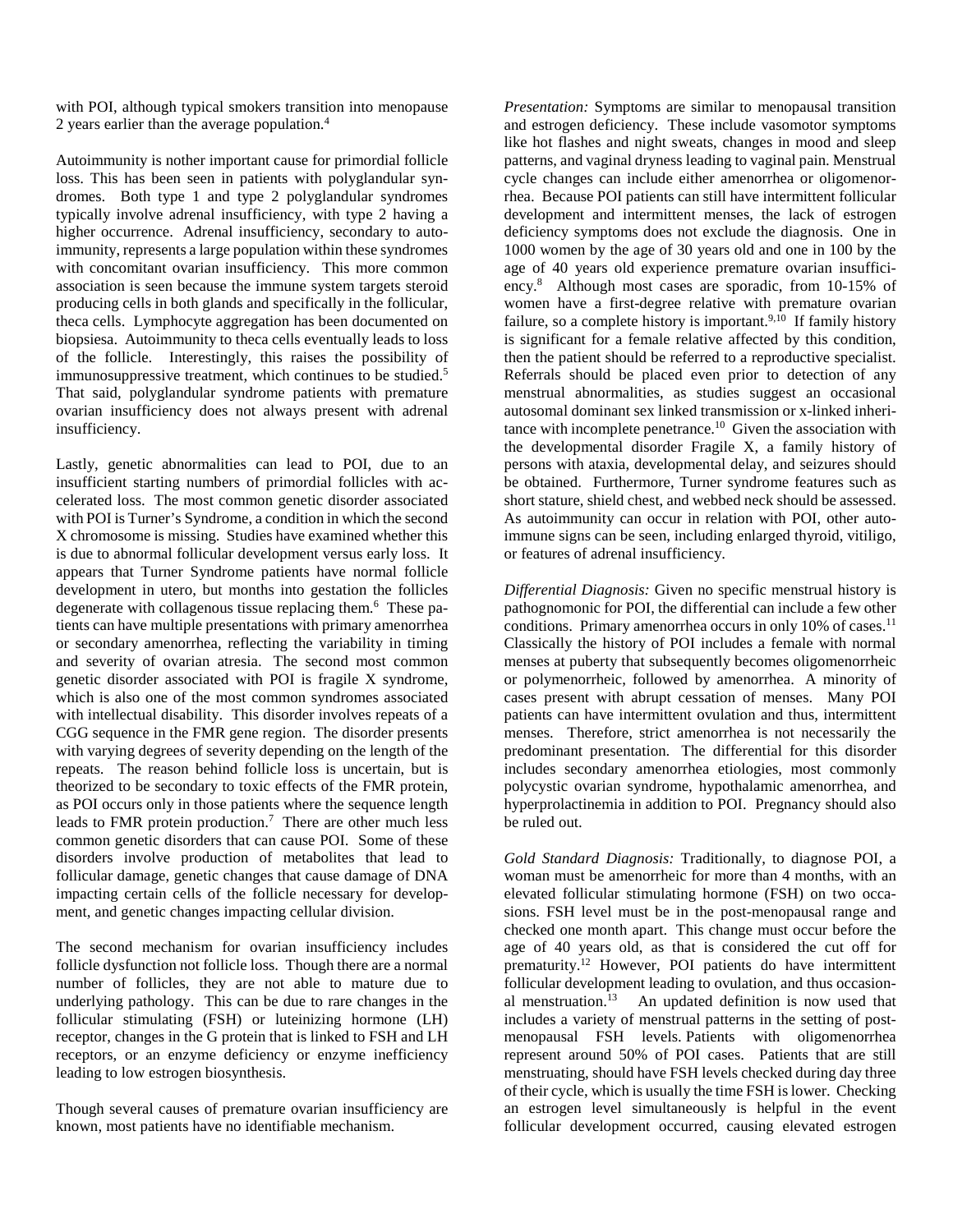levels which would temporarily suppress FSH, leading to a falsely low value in a POI patient. 50% of patients observed over a four-month period achieved elevated estrogen levels due to follicular development, but not necessarily ovulation.<sup>13</sup>

*Evaluating for Underlying and Associated Conditions:* On presentation, a pregnancy test is the first lab indicated in evaluation of secondary amenorrhea or oligomenorrhea. This is followed by testing for prolactin, thyrotropin stimulating hormone, and follicular stimulating hormone (FSH). If FSH is in the menopausal range, a repeat is indicated in a month. Once the diagnosis is confirmed to be POI with a second elevated FSH level, the mechanism behind the disorder should be determined. With most cases, no underlying cause is identified, though it is suspected to be of some genetic etiology.<sup>10</sup> A karyotype analysis, FMR 1 premutation, adrenal antibodies, as well as 21 hydroxylase immunoprecipitation tests should be performed. These look for evidence of Turner's Syndrome, Fragile X, and autoimmunity/polyglandular syndromes. Among the autoimmune diseases, the two most common are adrenal autoimmunity and Hashimoto's thyroiditis. There is a 50% risk of developing adrenal insufficiency, if adrenal autoantibodies are positive. If adrenal antibodies are present, then the patient should have annual checks of adrenal function. <sup>14</sup> Up to 30% of patients are discovered to have hypothyroidism secondary to autoimmune thyroid destruction, necessitating testing thyroid horomone levels as well as TPO antibodies.

*Effects on Health:* The average age of menopause in North America is 51 years old. Therefore, the health consequences of lacking physiologic estrogen levels in the body are the main concern for POI patients. Obvious concerns include bone and cardiovascular health, but others should be considered. Women who experienced surgical menopause earlier than the average age of menopause have been studied and findings can be extrapolated to a primary ovarian insufficiency population, who also have no detectable estrogen similar to oophorectomy patients. A Mayo Clinic Cohort study from the 1950s to 1980s, found women who underwent unilateral or bilateral surgical oophorectomy for non-cancerous pathologies prior to transitioning into menopause experienced cognitive impairment and dementia more often than their reference group. The younger the women were at the time of surgery, the greater the risk of dementia. Women receiving estrogen therapy had no increased risk of dementia. 15 Another cohort study, published 7 years later, demonstrated a more rapid cognitive decline with early surgical menopause with increased cerebral plaque formation, typically seen in Alzheimer's disease. If women received estrogen therapy within 5 years of surgical menopause, these risks were not found.<sup>16</sup> A retrospective cohort study on "Impact of a premature menopause on cognitive function in later life" separated women into two groups, those that underwent surgical menopause versus those who had premature ovarian failure prior to the age of 40 years old. Both groups demonstrated trouble with verbal fluency and visual memory compared to women transitioning through menopause between ages of 41 to 50. There was no significant difference between the two types of early menopausal groups – surgical versus physiological

transition. Unlike the prior studies, this study did not find a significant improvement in cognitive performance when receiving hormone replacement therapy following menopause. <sup>17</sup> This study reported similar outcomes in both surgical menopause cases and POI. Thus, effects of Estrogen replacement in preventing cognitive decline has been seen, but not in every study. There is also debate about whether estrogen therapy helps relieve symptoms that lead to a better quality of life and sleep, which in turn impacts cognition. $18$ 

Estrogen's role in maintaining bone health is well understood. Early menopause has been associated with lower bone mineral density, which is associated with high fracture risk. <sup>19</sup> POI patients demonstrated a 2-3% lower bone density compared to the control group. <sup>20</sup> Multiple studies have demonstrated the positive impact of estrogen replacement on bone health. The most recent randomized control trials completed in 2014 and 2016 demonstrated improvement in femoral neck T scores and decrease in bone turnover markers, while on estrogen therapy, either transdermal or oral.<sup>21,22</sup> In the setting of premature ovarian insufficiency, a dexa scan should be obtained to screen for any negative impact on bone density. The standard recommendations for those in perimenopause and menopause transition are typically applied to POI patients. 1200mg of calcium intake per day, maintaining a vitamin D level greater than 30ng/mL, and weight-bearing activities are advised to maintain appropriate bone density. If found to be osteoporotic, bisphosphonates are generally held until the patient determines there is no future pregnancy plans due to their teratogenic effects.

Cardiovascular health is also impacted by lack of normal estradiol levels. There is a two-fold increase in cardiovascular mortality in POI patients. An Adventist Health Study demonstrated that early natural menopause between the ages of 35-40 increases the incidence of ischemic heart disease. <sup>23</sup> Another prospective cohort study looked at women aging from 40 to 54 years old. These non-premature ovarian insufficiency women transitioned through menopause naturally without smoking nor hormone replacement use. Women transitioning into menopause between the ages of 40-44 years old had higher mortality due to coronary artery disease compared to those aged 50-54.<sup>24</sup> There has been no conclusive evidence that estrogen replacement improves this risk. A systematic review looked at 12 different studies to evaluate whether hormone replacement/ maintenance therapy decreased cardiovascular mortality. Unfortunately due to limitations in study construction and reliance on surrogate outcomes, the review could not definitively comment on impact of estrogen therapy on cardiovascular deaths. <sup>25</sup> The reviewers favored estrogen therapy, given its limited risk and potential benefits. More studies on this are required to show a more direct link between hormone replacement and mortality benefit.

Another major impact on health is the psychological consequences of early menopause and infertility. Majority of women are dissatisfied with the way the diagnosis is communicated, which leads to patient distress. <sup>26</sup> POI patients, when compared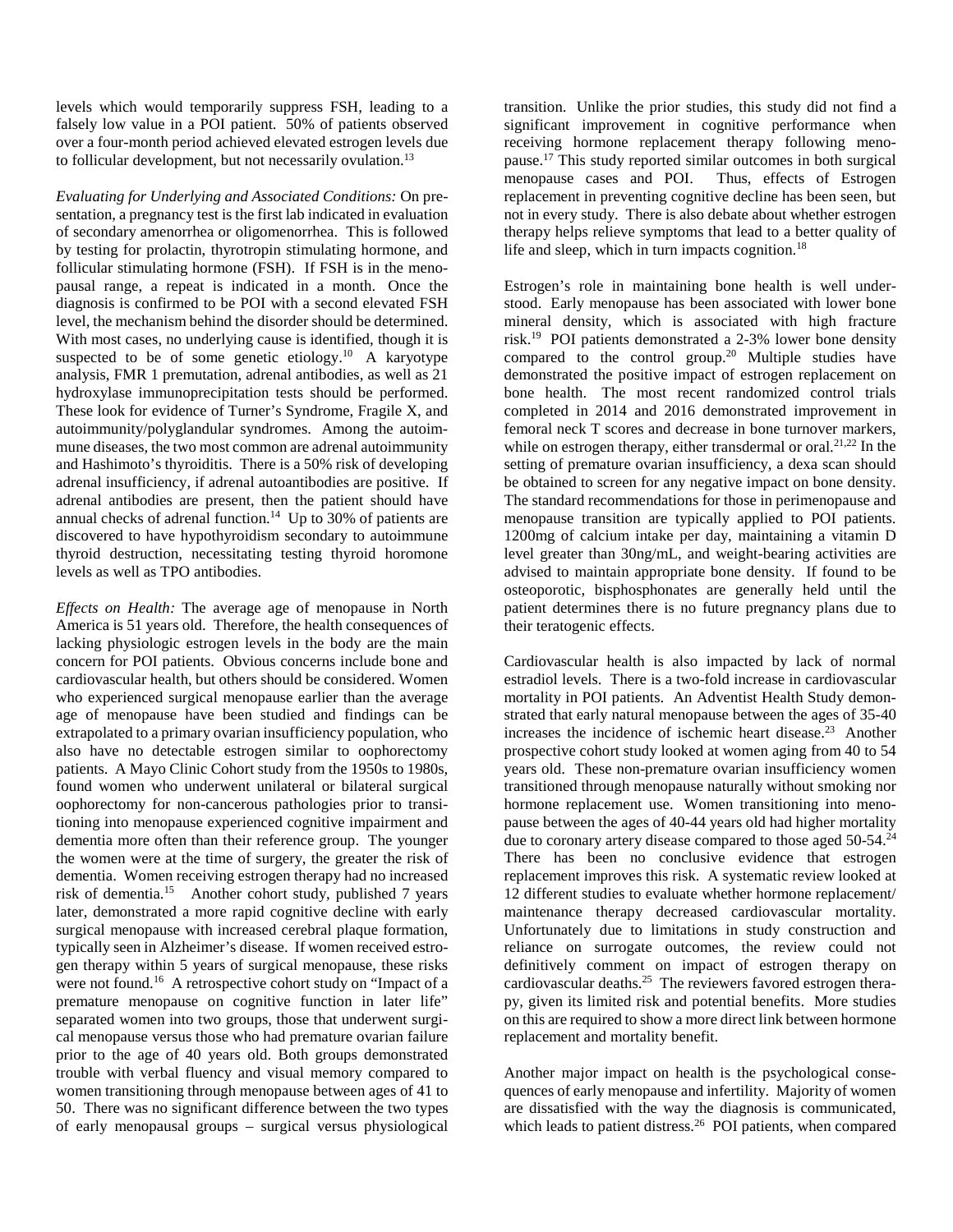to matched controls, exhibit higher rates of anxiety and depression due to perceived lack of purpose in life. <sup>27</sup> How patients are educated on this condition and supported can impact how they handle the diagnosis. Screenings for these mood disorders should be a part of their overall care.

*Treatment:* Five to ten percent of women conceive and deliver a child following this diagnosis, so pregnancy prevention is necessary if it is not desired. <sup>28</sup> This is part of the reason premature ovarian failure has been removed as a diagnosis and replaced with premature ovarian insufficiency. Oral birth control is not considered effective at preventing pregnancy in this patient population, given past case reports of pregnancy while on oral contraceptives and lack of actual studies.<sup>29</sup> The theory is that birth control is unable to suppress follicular stimulating hormones at high (postmenopausal) values. The main goal in treatment is giving physiological levels of estrogen back with the lowest associated risk profile. Treatment with the lowest risk profile can be accomplished with transvaginal or transdermal estrogen in addition to progesterone 10mg daily for 12 days out of the month for endometrial protection. The dosing of estrogen is typically around 100 micrograms/day which is close to physiologic levels. Both vaginal and dermal administration, bypass liver metabolism and lowers risk for venous thromboembolism. 30 A progesterone IUD can take the place of the oral progesterone, and would serve as a form of birth control as well. Oral contraceptives are an option, but not typically used as first line treatment due to their pharmacologic dosing and first pass metabolism having unfavorable effects on lipids and coagulability. One study showed improved bone health in POI patients using transdermal estrogen rather than oral. 21 Per ACOG guidelines, treatment should extend to the ages of 50 or 51 years old, the time of natural menopause.<sup>31</sup> Fertility is the major concern for most women. There is a small percentage of women who can become pregnant and have remission of POI for up to a few years. If this is not the case, adoption and egg donation are other possibilities.

### *Summary*

Primary Ovarian Insufficiency is a disorder that can present in a variety of fashions. Many patients retain some ovarian function, so evaluation may not demonstrate typical menopausal symptoms as with our case nor true amenorrhea. The causes are numerous, but in the end, most women have no identifiable etiology. Those conditions most associated with POI need to be ruled out, and thus, a standard investigation for Turner Syndrome, Fragile X, Thyroid Disorder, and Polyglandular Disorders specifically encompassing adrenal insufficiency should be assessed. Estrogen therapy addresses hot flashes and genitourinary symptoms, and improves quality of life, bone health, and likely cardiovascular health. The ideal method of estrogen replacement is transdermal 17 Beta estradiol. There are few options regarding fertility management, which was not thoroughly discussed in this review. Primary care physicians should be aware of POI's psychological impact to facilitate better communication regarding diagnosis and care, and to diagnose concomitant depression and anxiety.

#### **REFERENCES**

- 1. **Koh JM, Kim CH, Hong SK, Lee KU, Kim YT, Kim OJ, Kim GS**. Primary ovarian failure caused by a solvent containing 2-bromopropane. *Eur J Endocrinol*. 1998 May;138(5):554-6. PubMed PMID: 9625368.
- 2. **Warne GL, Fairley KF, Hobbs JB, Martin FI**. Cyclophosphamide-induced ovarian failure. *N Engl J Med*. 1973 Nov 29;289(22):1159-62. PubMed PMID: 4754963.
- 3. **Nguyen QN, Zerafa N, Liew SH, Findlay JK, Hickey M, Hutt KJ**. Cisplatin- and cyclophosphamide-induced primordial follicle depletion is caused by direct damage to oocytes. *Mol Hum Reprod*. 2019 Aug 1;25(8):433-444. doi: 10.1093/molehr/gaz020. PubMed PMID: 30953068.
- 4. **Willett W, Stampfer MJ, Bain C, Lipnick R, Speizer FE, Rosner B, Cramer D, Hennekens CH**. Cigarette smoking, relative weight, and menopause. *Am J Epidemiol*. 1983 Jun;117(6):651-8. PubMed PMID: 6859020.
- 5. **Hoek A, Schoemaker J, Drexhage HA**. Premature ovarian failure and ovarian autoimmunity. *Endocr Rev*. 1997 Feb;18(1):107-34. Review. PubMed PMID: 9034788.
- 6. **Singh RP, Carr DH**. The anatomy and histology of XO human embryos and fetuses. *Anat Rec*. 1966 Jul;155(3): 369-83. PubMed PMID: 5956901.
- 7. **Tassone F, Hagerman RJ, Taylor AK, Gane LW, Godfrey TE, Hagerman PJ**. Elevated levels of FMR1 mRNA in carrier males: a new mechanism of involvement in the fragile-X syndrome. *Am J Hum Genet*. 2000 Jan;66(1):6-15. PubMed PMID: 10631132; PubMed Central PMCID: PMC1288349.
- 8. **Coulam CB, Adamson SC, Annegers JF**. Incidence of premature ovarian failure. *Obstet Gynecol*. 1986 Apr;67(4):604-6. PubMed PMID: 3960433.
- 9. **van Kasteren YM, Hundscheid RD, Smits AP, Cremers FP, van Zonneveld P, Braat DD**. Familial idiopathic premature ovarian failure: an overrated and underestimated genetic disease? *Hum Reprod*. 1999 Oct;14(10):2455-9. PubMed PMID: 10527968.
- 10. **Beck-Peccoz P, Persani L**. Premature ovarian failure. *Orphanet J Rare Dis*. 2006 Apr 6;1:9. Review. PubMed PMID: 16722528; PubMed Central PMCID: PMC 1502130.
- 11. **Rebar RW, Connolly HV**. Clinical features of young women with hypergonadotropic amenorrhea. *Fertil Steril*. 1990 May;53(5):804-10. PubMed PMID: 2110072.
- 12. **Nelson LM**. Clinical practice. Primary ovarian insufficiency. *N Engl J Med*. 2009 Feb 5;360(6):606-14. doi: 10.1056/NEJMcp0808697. Review. PubMed PMID: 19196677; PubMed Central PMCID: PMC2762081.
- 13. **Nelson LM, Anasti JN, Kimzey LM, Defensor RA, Lipetz KJ, White BJ, Shawker TH, Merino MJ**. Development of luteinized graafian follicles in patients with karyotypically normal spontaneous premature ovarian failure. *J Clin Endocrinol Metab*. 1994 Nov;79(5):1470-5. PubMed PMID: 7962345.
- 14. **Betterle C, Volpato M, Rees Smith B, Furmaniak J, Chen S, Greggio NA, Sanzari M, Tedesco F, Pedini B,**